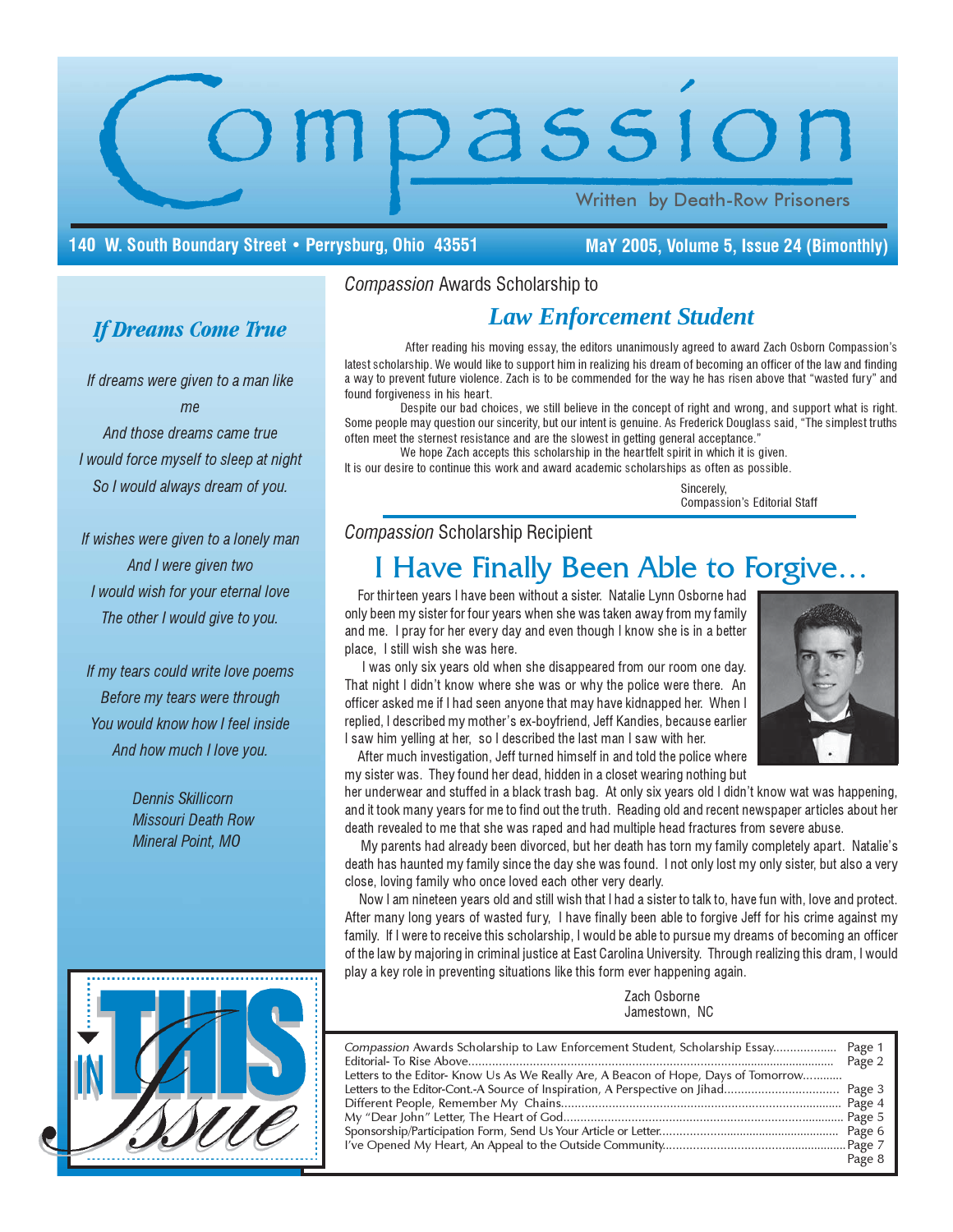

Letters to the Editor are welcomed from all prisoners (this includes non-death row prisoners) and the outside community.

In submitting letters, we ask that compassionate and introspective guidelines apply to your communications.

Limit size to 400 words or less. Letters may be edited for clarity and space considerations.

E-Mail Address: seekcompassion@hotmail.com Website Address: compassion43551.tripod.com/compassion/ID3.html

> Compassion's Editor 140 W. South Boundary Street Perrysburg, OH 43551

**PUBLISHER** Compassion EDITOR Dennis J. Skillicorn ASSISTANT EDITORS

AL Cunningham, Abu Ali Abdur-Rahman, Konstantinos Fotopoulos, Marlin Gray,

Siddique Abdullah Hasan,

George M. Lopez, and Michael Toney

COMPASSION ADVISORY BOARD Death-Row Prisoners

#### CONTRIBUTING WRITERS

Ke'ry Allen, John Joe Amador, Robert Bolton, Derek Cannon, Al Cunningham, James Jones, Zach Osborne, Abu Ali Abdur Rehman, Dennis Skillicorn, Melvin Speight, Leon Taylor, William Weaver, Marcs A. Weelons

# EDITORIAL To Rise Above



Have you ever had an idea or philosophy you wanted to share with others, but just the thought of getting up in front of people made you sweat or put a lump in your throat? As a result, instead of facing your fears, you ended up rejecting the whole idea.

I know this has happened to me. It can be a real stumbling block, and we will always come away from a situation like that, less than satisfied.

This type of social shyness is common to many of us, but it can be overcome. Don't be afraid to share your ideas. You might be surprised at the result.

Recently, I joined a new program called The Full Circle. It was created by several long-term offenders who saw a need in their community, and took the initiative to do what they could to meet it. This program addresses social skills, cognitive awareness, alternative thinking, and communication. The curriculum is designed to raise self-awareness and help members develop an ability to best represent themselves to others. If you present things in the right way, it gives your presentation more credibility.

Right where you are, there are men or women around you who have needs that could be met. Maybe you have an idea how to meet those needs. Nothing is unrealistic if you have a positive vision. You may feel you can't get anything done from your side of the fence or wall, but many of the world's greatest contributions have come by way of those who were oppressed.

For example, Stanley "Tookie" Williams, from death row at San Quentin, was nominated for a Nobel Peace Prize for his work with youth. His work includes a number of children's books that stress making good choices and avoiding gang activity.

Award-winning journalist Wilbert Rideau, from the depths of Angola Prison, completed an Oscar-nominated film on Angola and turned the prison newspaper into a nationally acclaimed magazine. Through "The Angolite," he did a great deal to improve living conditions in the prison.

The Apostle Paul wrote the majority of the New Testament while incarcerated. His sharing of God's Word continues to impact millions of people every day.

All these men rose above their physical circumstances and made their dreams a reality. All that is required from you is to take the initiative, like the men of Full Circle and so many others. Seek out institutional remedies and resources. There are many options. Why not put them to work for the overall good of your environment and the community?

At Potosi Correctional Center, men sought out available information and patiently went to work to make their suggestions a reality. The men founded and now facilitate several successful organizations.

4-H LIFE (Living Interactive Family Education) is a family-strengthening program that allows those who are incarcerated to learn how to be more effective parents and role models in their child's life. Hospice provides palliative care for those with terminal illnesses. ICVC (Impact on Crime Victims Class) teaches about accountability and the need to reconcile broken relationships. Restorative Justice works with many organizations to give back to society. They participate in campaigns against smoking, drugs and violence, and raise money for Special Olympics, American Cancer Society, and local shelters and nursing homes.

Men here at PCC aspired to become better writers, so they sought out volunteers and began a creative writing class. As a result, their writing has greatly improved.

The creation of this very publication is the result of one man's ideas. Siddique Hasan knew incarcerated men and women could work together to give back to society. He took the initiative to find a way to make it happen. He diligently pursued his options, and you are now reading the result of that effort.

You can contact your institutional activities coordinator to see what you are able to accomplish. Whatever your ideas, it is very likely there are skillful volunteers willing to donate their time to aid you in your endeavor. If you would like to write to Compassion with your ideas, we will try to give you information that is available.

Idle hands or closed minds will take you absolutely nowhere. However, education in whatever area you choose will take you away from the confines of your situation and allow you to explore wonders you never thought possible.

> Dennis Skillicorn Missouri Death Row Mineral Point, Mo.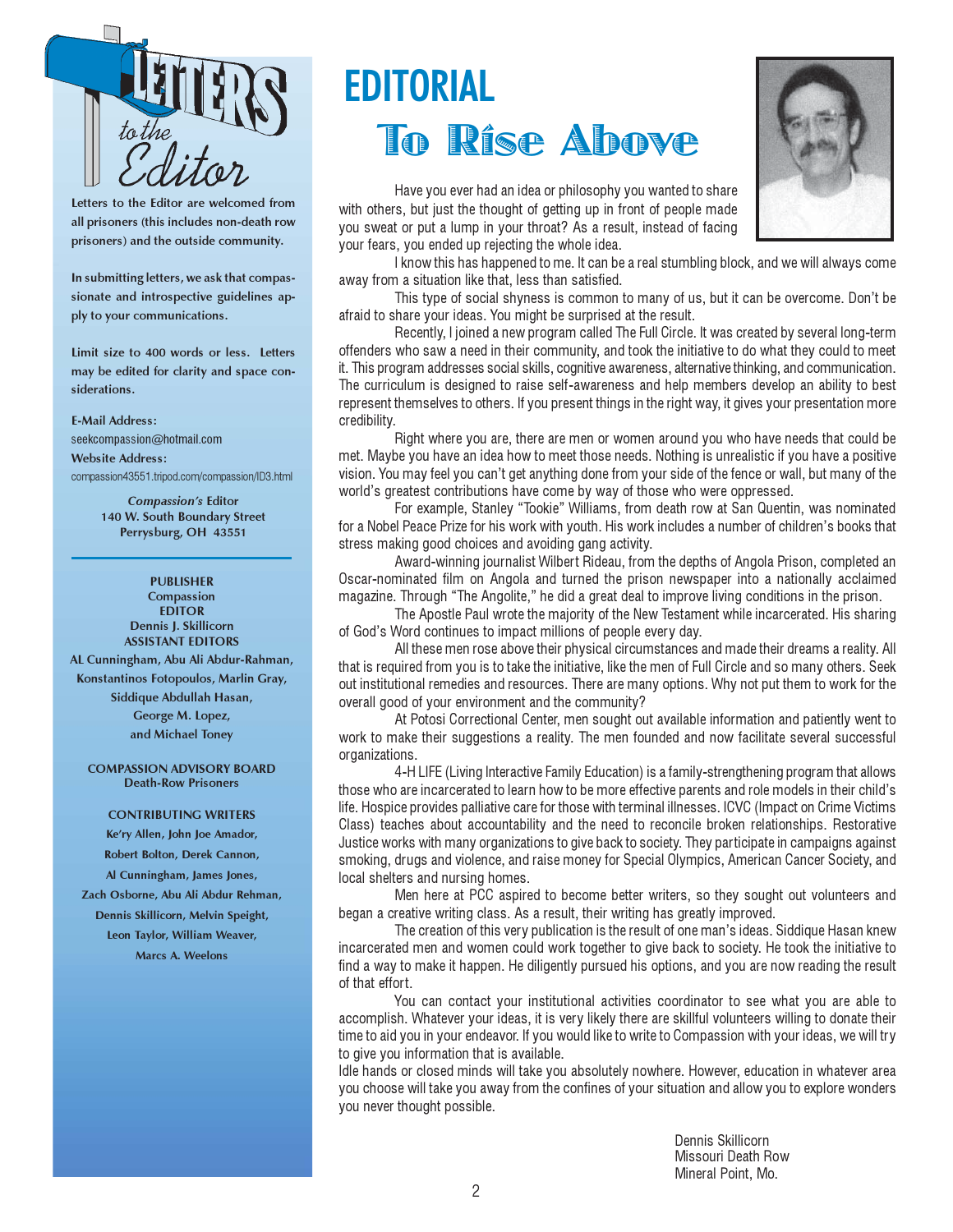#### Days of Tomorrow

To ponder life With conscious thought To deal with one another As we ought To move forward After studying the past To eradicate racial prejudice And distinction of class To equalize Both large and small The rich and the poor That whosoever needs Need no more To respect life As the greatest gift Ever given Remembering the Creator gave it Because it's worth living

> Melvin Speight Pennsylvania Death Row Waynesburg PA







### *Know Us As We Really Are*

Dear Compassion,

My name is John Joe Amador. I recently had an article featured in volume 15, edition 22 of your newsletter. Its title was "Laugh No More." I want to thank you and your staff for taking the time to print it. It sends a positive message for all of us.

I also read about Mr. Arthell V. Harris, your scholarship essay winner. I want to wish this young man the very best of luck in life. A lot of emotions ran through me as I read what you did for



him. I want to help you keep this very positive program alive. I cannot contribute any money, but there is something I would like to contribute on behalf of those on Texas Death Row. I've been blessed with patience, understanding and love. I found that I can express what is in my soul through my painting. My wife-to-be and I have a project that we soon will start in Texas. What I would like to propose is to donate a painting to *Compassion* to auction off. The proceeds would go to the family members of murdered victims by way of your scholarship. It would be a tremendous honor for me if you would accept.

Given your experience dealing with prisoners, I know I don't have to tell you of the stigma and negative image that we live with. But I'm hopeful that other incarcerated artists will become motivated by what I'm trying to do here and follow suit. We're here for a reason. If we could only learn to lower our guard and let people out there come to know us as we really are, not the way we are portrayed by the system, I believe it would be something healing and beneficial for us all.

With this spirit, I ask that you help me help others to see their path. Thank you in advance.

Your brother in humanity,<br>Ash

John Joe Amador Texas Death Row Livingston, TX 77351

[Editor's note: Compassion thinks Mr. Amador's suggestion is a wonderful one, and we add our encouragement to other inmates to donate their artwork as well. If we accumulate enough artwork, we will auction the items off, with proceeds of each going to our scholarship fund in the name of the respective artist. Please remember that all submissions should be appropriate for publication in Compassion.]

### A Beacon of Hope

Dear Compassion,

 I was fortunate enough to view the article in your publication written by Siddique Abdullah Hasan in reference to the humanitarianism of Mr. Staughton Lynd. While reading Brother Hasan's tribute to Mr. Lynd, I could only smile to myself, because somehow he was able to find all the right words to describe Mr. Lynd's genuine concern for human rights and dignity.

 I have been blessed with the honor and privilege of knowing this humanitarian and personally experiencing his continuing advocacy of all mankind. Mr. Lynd and his wife, Alice, have spent countless hours assisting me and being a voice for me.

 Though I can't say that I'm any closer to receiving justice through their tireless work, I can say that the good they've done for me goes far beyond any courtroom. Therefore, I commend Brother Hasan for having the ability to convey the message of gratitude that speaks for many of us.

 However, this compels me to write about another godly man and humanitarian, Mr. Ray A. Harris. Upon learning of my dilemma, and knowing that I could not afford to hire his company, Mr. Harris agreed to build a fantastic Web site for me (ourfight4justice.com). He did so to give me a voice to generate help in my fight for justice. I can only assume that he took on this project after prayer and out of the humanitarian spirit and compassion he possesses.

 Nothing may become of this as far as my fight for justice. Nevertheless, men like Mr. Lynd and Mr. Harris are an inspiration. Not only do they provide a voice, but also hope for the forgotten and light for those who only see darkness.

 For myself and many others, I thank both men for being our beacon of hope and changing our lives. May God bless them and their families.

> Derek Cannon Ohio State Penitentiary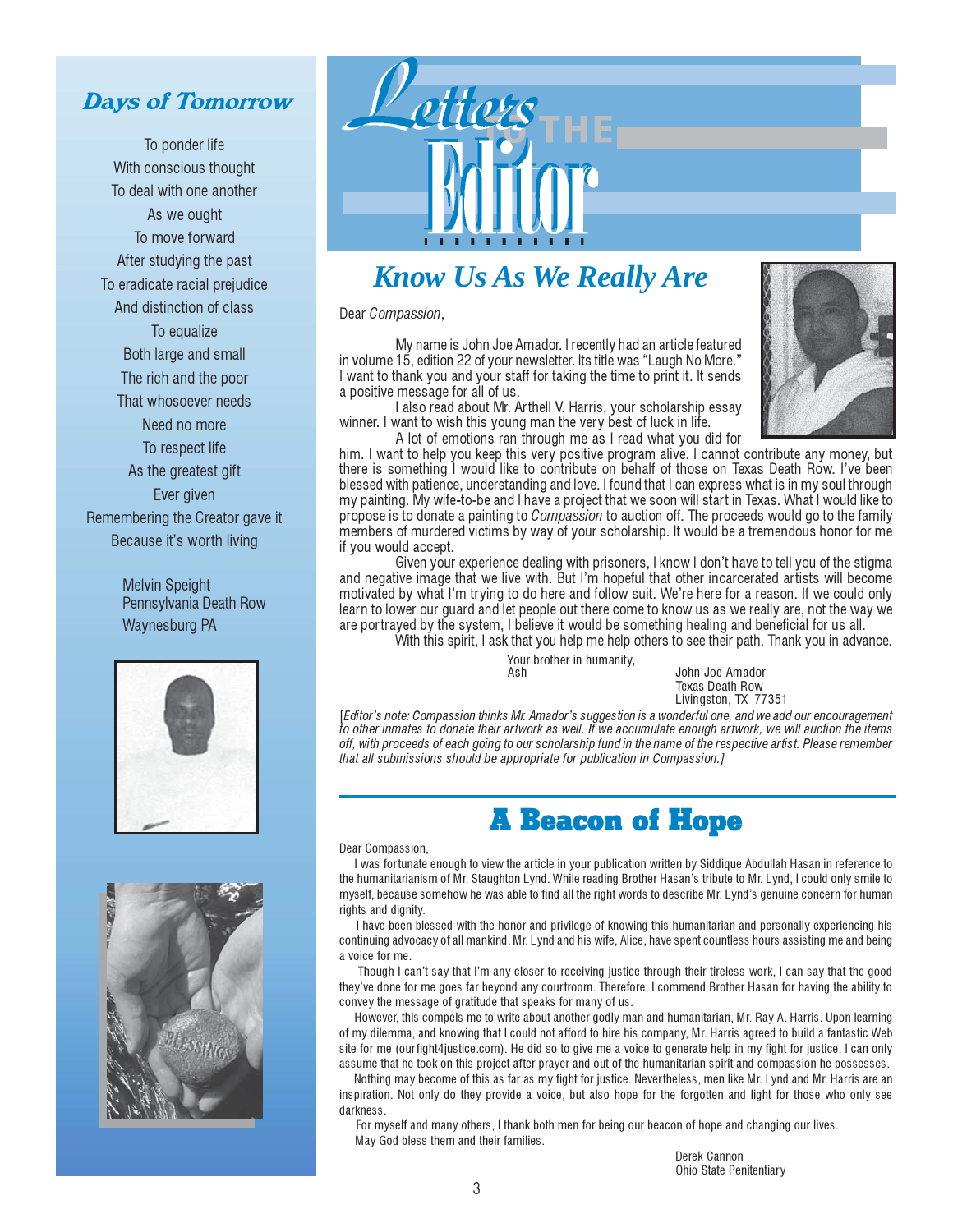# SCHOLARSHIPS Availal

Half the funds from subscriptions and undesignated donations to Compassion are given as college scholarships to immediate family members (parent, grandparent, child, grandchild, sibling) of murdered victims.

Funds for immediate awards are available. If you or someone you know is a U.S. citizen and is either attending or planning on attending a college or university(academic or religious) as a student and had a family member murdered, please submit an application.

To obtain an application, write to Compassion at 140 W. South Boundary St., Perrysburg, Ohio 43551, or call (419) 874-1333. Please ask for Compassion's office. Or visit our website at compassion43551.tripod.com/ compassion/id3.html

Thank

You



Anything death-row prisoners write may jeopardize their future appeals.

For articles Compassion wishes to publish, we request prisoners furnish us with their legal representatives' names and addresses, if possible, so they may review their submission. Knowledge of these facts may limit the scope of a prisoner's expressions.

All stories are subject to editing for grammar, sentence structure and clarity.



### A Source of Inspiration

*Continued...*

Dear Compassion,

Reading about those individuals living under the harsh penalty of death, earnestly relaying the wisdom they have earned through a life of pain and torment, gives me hope.

However, many of the eyes of society by which a man is judged, tried, and punished, seem to close upon his conviction. In doing this, they fail to see the transformation that many of these condemned brothers and sisters have made.

The emergence of the human being from the previous pit of darkness is lost to many in society. For they have shielded themselves from witnessing the compassion which unfolds within the condemned as the seal is lifted from their hearts and the blindness from their eyes.

It is the greatest loss to society, that people cannot see this change. As a result of my relationship with one of these condemned individuals, I have been blessed to see the beauty in this individual. Because after the struggle of repentance, self-purification and forgiveness, a beautiful person arises, who is worthy of the enlarged community called humanity.

Through the teachings of the Noble Qur'an and the life of Prophet Muhammad (peace be upon you), I have learned the true meaning of being a man, a Muslim, a son and a brother. Moreover, through the writings of these men and women published in Compassion, I have learned the true meaning of being a human being.

May they continue to be my source of inspiration.

Abdullah Hasan c/a Robert Bolton Georgia Death Row Sylvania, GA

# A Perspective on Jihad

I have studied under the Sunnah (the orders, acts of worship, statements, and the legal ways of the Prophet of Islam that have become models to be followed by the Mu'min) of all Islam for 16 years. That which is now being presented as Jihad is not of Islam. Aggression is forbidden. Jihad is a spiritual quest. The state of Jihad is one of peace and reconciliation. A struggle to enlighten one's psychological and emotional functions is Jihad.

Jihad is a personal, individual, spiritual journey and is not associated with anger, hate, or man's physical wars. Jihad is a communion with self. To obtain peace is Jihad. That is the true and only definition of Jihad, according to the Prophet of Islam.

> Abu Ali Abdur Rahman Tennessee Death Row Nashville, TN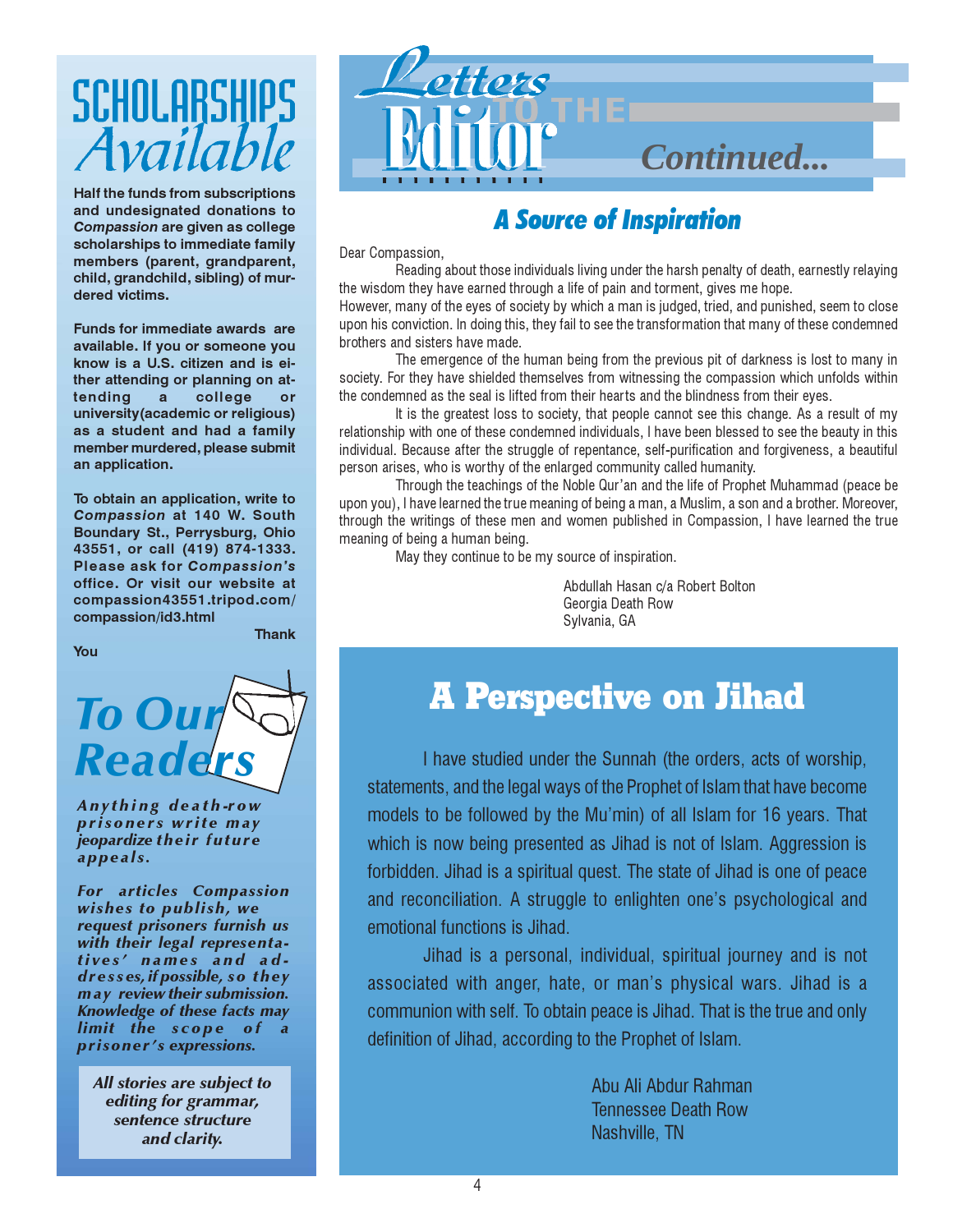Please Donate to our Scholarship<br>Fund...





PRISONERS: Helping others is contagious.

DONATE TO OUR SCHOLASHIP FUND to help a family member of a murdered victim attend a college or university. Thank You.

Contributing since last issue: Anthony Bankston Calfornia Death Row \$50.00

SEND TO: Compassion 140 W. South Boundary St. Perrysburg, OH 43551

Editor's note: Al Cunningham wishes to share with readers this story and the message it

## Different People

A water bearer in India had two large pots. Each hung on the end of a pole, which he carried across his neck. One of the pots had a crack in it, while the other pot was perfect and always delivered a full portion of water. At the end of the long walk from the stream to the house, the cracked pot arrived only half full.

gives.

For a full two years, this went on daily. Of course, the perfect pot was proud of its accomplishments, but the poor cracked pot was ashamed of its own imperfection, and miserable that it was only able to accomplish half of what it had been made to do.

After two years of perceiving itself as a bitter failure, it spoke to the water bearer one day by the stream.

"I am ashamed of myself, and I want to apologize to you. I have been able to deliver only half my load, because this crack in my side causes water to leak out all the way back to your house. Because of my flaws, you have to do all the burden and you don't get full value from your efforts."



The bearer said to the pot, "Did you notice that there were flowers only on your side of the path, but not on the other pot's side? That's because I've always known about your flaw. I planted flower seeds on your side of the path. Every day as we walked back, you watered them. For two years, I've been able to pick these beautiful flowers to decorate the table. Without you being just the way you are, there would not be this beauty to grace the house."

Each of us has our own flaws. We're all cracked pots. But it's the cracks and flaws we each have that make our lives together so interesting and rewarding. You've just got to take people for what they are, and look for the good in them.

Blessed are the flexible, for they shall not be bent out of shape. Remember to appreciate all the different people in your life.

Al Cunningham California Death Row San Quentin, CA

### Remember My Chains

As I sit in this prison watching the seasons change, the years, months and days go by while I count the hours. I'm reminded that I'm getting older. My daughter is growing up and maturing into a fine, responsible, beautiful young lady.

Incarceration not only affords me too much time to think and reflect, but it's emotionally, psychologically, and physically draining.

Though the outward man perishes, the inward man is renewed, day by day. Steel bars, concrete, and isolation can have a dehumanizing effect, therefore numbing one's sensitivities. Incarceration to me feels like being constantly exposed to the elements – such a fierce wind, storms, hail and snow. As beautiful as the sun feels to one's skin, too much exposure can cause a myriad of health problems.

When a building, or any inanimate object, is exposed too long to the aforementioned elements, it will eventually cause damage to its structure and if not repaired, can cause destruction. The same argument can be made for those separated from society, family, friends, a life, and those we love, coupled with the steel and concrete, can cause despair, even in the strong. It feels like being exposed to all the elements, depending on the season of the year.

I'm in no way clearing or absolving the guilty, nor complaining or blaming anyone else, nor am I saying everyone in prison is guilty. It has been proven, time and time again, innumerable innocent persons have been convicted and sent to prison, only to be exonerated later. What I'm saying is, I can't even put into words the importance and necessity of having the constant support and love of our family and friends.

That love and support is what shields us from the elements associated with isolation and the pain of being forgotten: loneliness, despair, a feeling of being unworthy of love, degradation, and a loss of self-respect.

God also offers a plan, not just to those who are bound by chains, but to the free, also. He has a plan of salvation that is available to those who have no support from family and friends.

God has given me a secret place where I can hide to shield myself from the loneliness and despair. Jesus is my refuge and a friend who sticks closer than a brother. Proverbs says, "Better is a friend that is near than a relative far away."

I can call on Him any time of the day and night, or when I cannot get to the telephone. When I'm burdened with the cares or problems of life, I can cry out to the Lord, and He gives me peace.

If you know someone in prison, visit him or her, as our Savior instructs us. Remember those of us in chains.

> Marcus A. Wellons Georgia Death Row Jackson, GA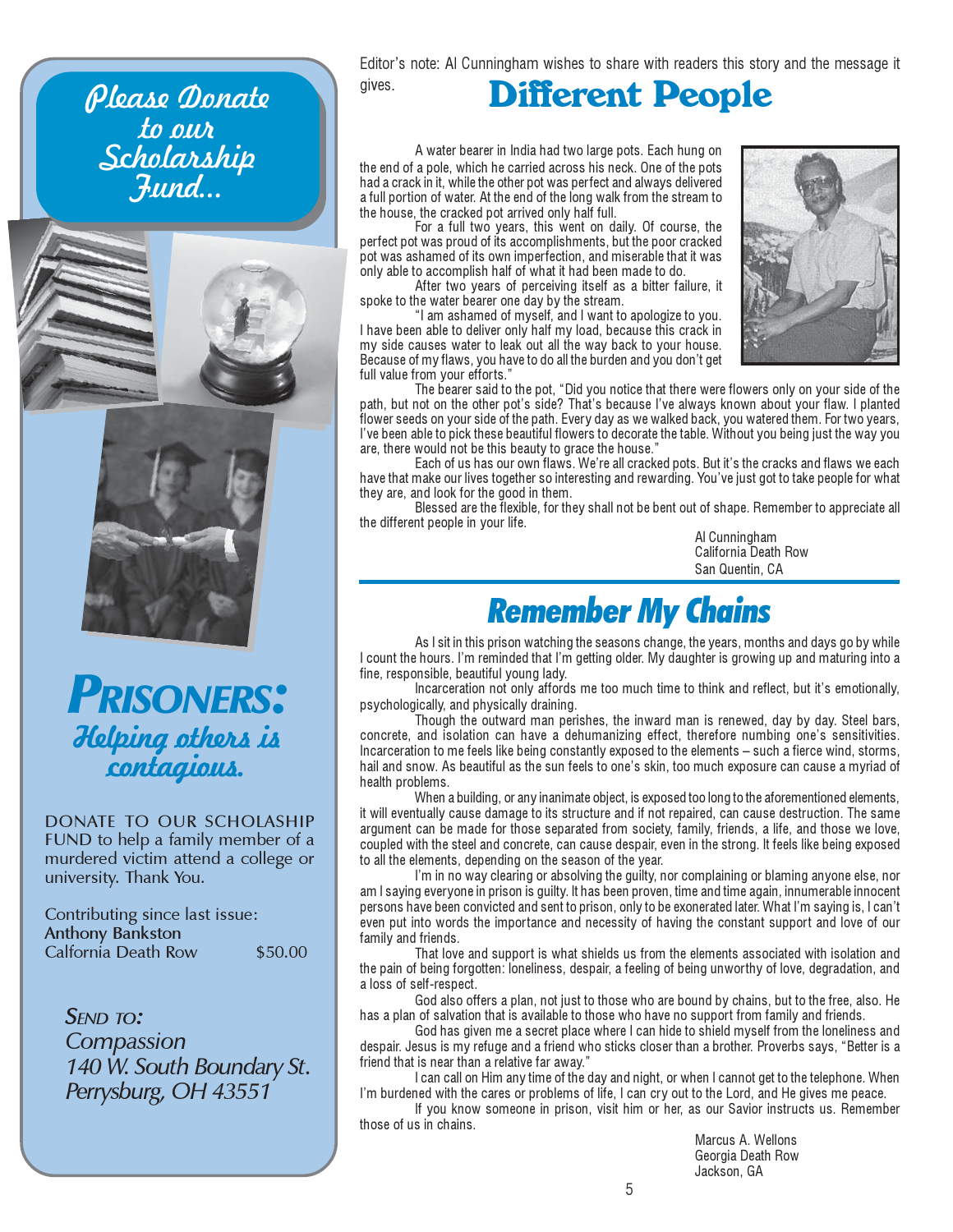# My "Dear John" Letter

This message is to men and the outside and incarcerated men who will be getting out some day, to let them know how important it is to keep their commitments to their wives and their children.

I am a death row inmate who once had the opportunities of a lifetime to become successful. At that time, I saw two paths that may lead me to the wealth I was longing for. The long path to success would require me to perform hard work and tighten up my wallet. The other path was a shortcut to success. I could only choose one, and live with the consequences.

Today, I received my "Dear John" letter from my beloved saying:

"Dear James, I would like to bring back some old memories to your attention. I can remember when we first met. You wined and dined me until I could no longer resist your proposal to marry you. It wasn't long before we were walking down the aisle together and standing before the preacher. There, under oath to God, we made our commitments to each other. Because we both believed at the time that our oath would bind us for the rest of our lives, we added ''til death do we part.' We ended up having two beautiful children together. We were both responsible for seeing that they get tender loving care, that we



provide them with the best protection possible and means to achieve an education. And to instill in them good moral and spiritual guidance as well as to keep our commitments to each other. Buy there came a time when you got off the path of righteousness and got on the path that you called 'the shortcut to wealth.' You started running around on me and staying out all night. You not only became a cheating husband, but you also started committing criminal acts. I warned you to settle down or you would wind up doing time. But you would only look into my eyes with a smile and say, 'Loving one woman is a waste of my time, and why work for something that is easy to steal.' James, you broke your oath to me and you failed your responsibilities being a father to your children. Therefore, I am no longer beholden to any commitments I made to you. Especially, 'til death do we part.' You have failed me and your children. But don't feel sorry for us, because I found that perfect man who will stand by me 'til death do we part. And that man is now the perfect father to your children. I will always tell your children about the good side of you, and when you are man enough, please tell them about your bad side. James, this is goodbye forever from your best friend and I."

Oh, my God! I can remember when it came to pass that my best friend was sad and blue. So I told him, "What's mine also belongs to you." So he took my wife and he left me his empty life. Oh, my darling, it's so hard to hear you say goodbye. Oh, what a way to do my time.

> James Jones Pennsylvania Death Row Waynesburg, PA.

### The Heart of God

Greetings to all Compassionate readers! Well, I've made it into another year by the mercy and grace of God. As this New Year begins, we will all be faced with new challenges. Some will be worse than others. Pro sports players will face the challenge of helping their team to remain a winning team. Actors will face the challenge of producing a better box-office movie. Recording artists will try to find that Billboard song that will stay number one for a long time. Being in a covenant relationship with Jesus Christ, I thought … what challenge does a person who believes in Christ have? Jesus always gave parables when He wanted disciples and other followers to know how to deal with the challenge of a wicked and perverse society.

So, please indulge me as I share the parable of two men in prison on death row. One was a Christian, the other was not. Both men were housed next to each other in one-man cells, where they stayed 23 hours a day. The non-Christian was very moody, and often didn't like the Christian because he kept pretty much to himself, not bothering anyone.

This non-Christian talked about the Christian in hurtful ways, for no other reason than he just didn't like him. Several times, the Christian noticed the non-Christian had not received commissary. Out of the goodness of his heart, he blessed the non-Christian.

One day, the non-Christian had been real ugly with the Christian, even to the point of threatening him because he would not go to recreation. This was commissary night. As the Christian made out his list, the spirit of the Lord spoke and told him to buy the non-Christian a few items.

You can imagine how the Christian felt after the hard day he had had with the non-Christian. His first challenge was to obey the voice of the Lord. He struggled, but he heeded and did as the Lord said. The second challenge would come the next day when he received his commissary. The devil crept up and gave the Christian some of the most sound logic as to why he should not give the non-Christian anything.

The arguments were compelling. But the Christian remembered, the Lord said to do this. The Christian bagged the items up and sent them over to the non-Christian.

After getting the package, the non-Christian said, "Why did you do this? I didn't ask you for anything."

The Christian softly said, "I know you didn't ask for it."

The non-Christian's heart was so full of evil that it was beyond his comprehension that someone who he had been treating so rudely for so long would want to buy him anything. The Christian, on the other hand, came to learn the challenge of having a pure heart.

What the Christian did had nothing to do with himself. It was about a covenant relationship with Christ and a willingness to obey His voice while trusting His guidance.

For the non-Christian, it was God revealing His love to a soul who needs love.

To society, this parable is about the challenge of the heart. Many in prison are looked upon by society as the filth of the world. Jeremiah 14:9 states, "The heart is deceitful above all things and desperately wicked. Who can know it?"

As believers in Christ, the challenge every day is to live our lives separate from the mandate of a wicked society. We are challenged daily to love, give, touch and forgive different from the world. In everything we do, it should be done in the pureness of one's heart.

To those outside prison walls who often wonder how they can witness to a soul behind prison walls, listen to the voice of God. If He's challenged you to help a prisoner more than you have, or write a prisoner in need of love, listen to the voice of God. Just think, one day a person behind bars, whether a Christian or non-Christian, may say to you, "Why did you do this for me? I didn't ask you to do this."

And you can, with peace and joy in your heart, tell them, "I know you didn't ask me for anything. But I didn't do it from my heart, but from the heart of God." Ke'ry Allen

Texas Death Row Livingston, TX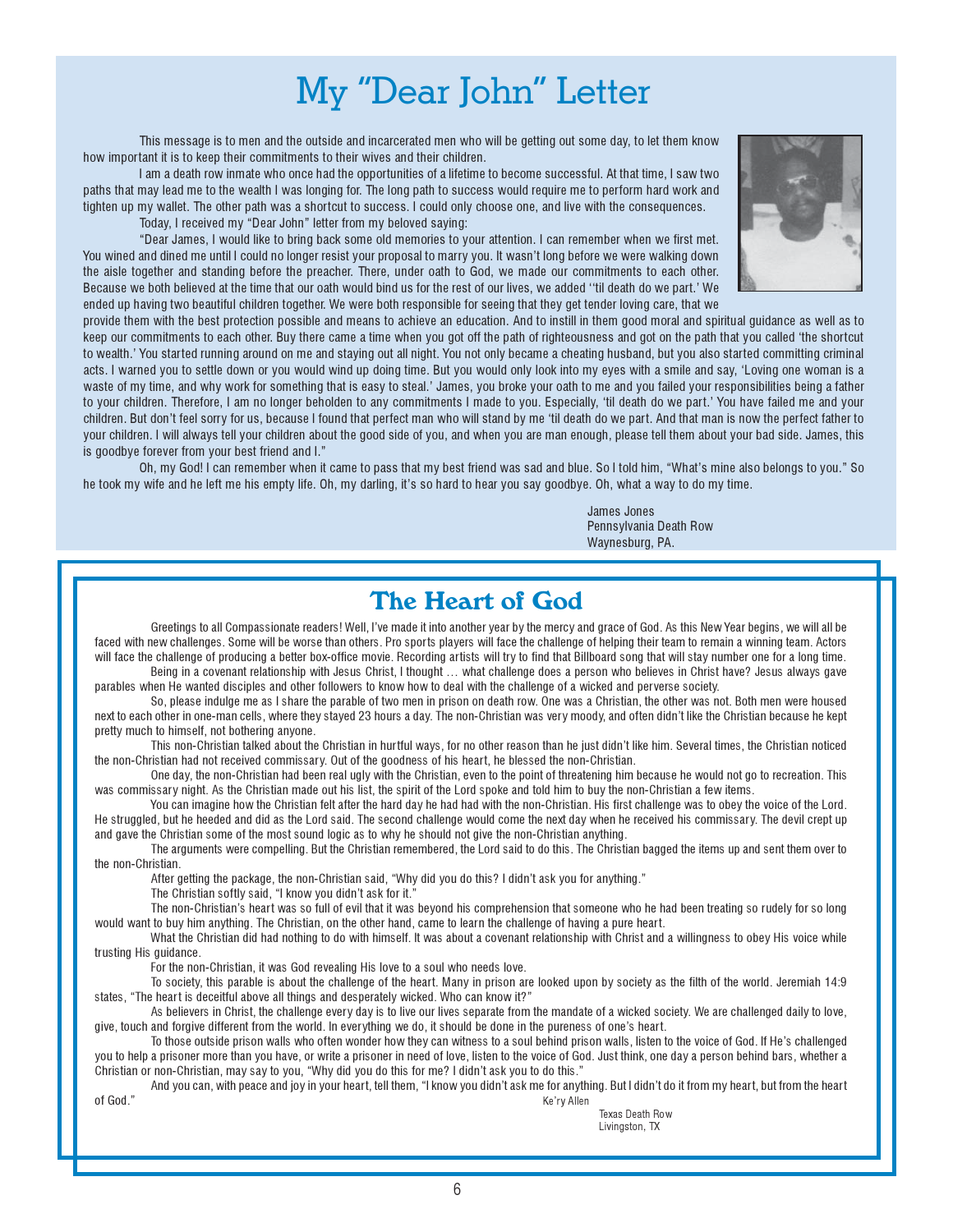

### DEATH-ROW PRISONERS SEND US YOUR ARTICLE OR LETTER

#### **Suggestions**

Write a compassionate article about someone else. Write something about yourself that would interest others. Write about an experience that had an impact on your life. Write about something positive you have done in prison. Compose a poem to share with others. Your article or letter does not have to be religious in nature.

Try to limit your article to 400 words or less. If possible, enclose a photo of yourself and your attorney's name & address.

#### Thank you to our donors who are making this publication possible.

LEAD DONORS (\$5000 OR MORE): Catholic Diocese of Toledo, OH Ken & Elizabeth Green, Kansas City, MO GOLD DONORS (\$2500 OR MORE): Ken Cappelletty SILVER DONORS (\$1000 OR MORE): Mary & Robert Ott An Anonymous Friend United Church of Christ, Cleveland, OH BRONZE DONORS (\$500 OR MORE): St. Rose Peace & Justice The Redemptorists of Lima St. Girard Sisters of St. Francis of Tiffin, OH St. Patricks Heatherdowns, Toledo, OH St. Joseph Church, Sylvania, OH

PATRONS (\$100 OR MORE): Niki Schwartz, Esq. Molly C. Ott St. Michael Ridge Catholic Church, Defiance, OH St. Francis DeSales Parish, Toledo, OH Rev. Daniel Ring Sisters of St. Francis, Sylvania, OH St. John Evangelist, Lima, OH Martha Baldoni GL & Lanelle Spence Friendship Services **Peace Foundation** Grace Universal Community Church Catholic Diocese of Youngstown Arizonans to Abolish Death Penalty Oblates St. Francis Mission Gesu Church, Toledo, OH Sts Peter & Paul, Sandusky, OH St. Mary's Junction, Defiance, OH

Father John Graden Word Consultants An Anonymous Friend People of Faith Against the Death Penalty Rev. Francis B. McDonald Holy Trinity Church, Dayton, OH Lima Sierra Club St. Charles Borromeo, PT. Charlotte, FL St. Patrick Church, St. Charles, IL Rev. Earl Loeffler Dr. & Mrs. Steven Fox Margy Paoletti Corpus Christi Parish, Toledo OH Jin & Shirley Mann Rev. Leo P. Riley Charles Shaw James Peiffer Rev. Robert Dendinger Ramona Ripston ALSO THANK YOU TO OUR SUBSCRIBERS

## YOUR GENEROUS ASSISTANCE IS NEEDED...

COMPASSION IS SENT FREE TO ALL 3,400 U.S. DEATH-ROW PRISONERS. HALF OF SUBSCRIPTIONS AND UNDESIGNATED DONATIONS ARE GIVEN IN COLLEGE SCHOLARSHIPS TO IMMEDIATE FAMILY MEMBERS OF MURDERED VICTIMS. PLEASE SEND YOUR DONATION TODAY! THANK YOU!

#### **COMPASSION**

#### Donation/Participation Form

|                                                       | HALF OF ALL AMOUNTS BELOW WILL BE GIVEN IN COLLEGE SCHOLARSHIPS TO FAMILY MEMBERS OF MURDERED VICTIMS.                                                                                                                         |  |
|-------------------------------------------------------|--------------------------------------------------------------------------------------------------------------------------------------------------------------------------------------------------------------------------------|--|
| BENEFACTOR \$10,000                                   | <b>BRONZE DONOR \$500</b>                                                                                                                                                                                                      |  |
| LEAD DONOR \$5,000                                    | PATRON \$100.00 TO \$499.00                                                                                                                                                                                                    |  |
| <b>GOLD DONOR \$2,500</b>                             | SUBSCRIBER \$50.00                                                                                                                                                                                                             |  |
| <b>SILVER DONOR \$1,000</b>                           | <b>PRISONERS NOT ON DEATH ROW \$25.00</b>                                                                                                                                                                                      |  |
|                                                       | ENCLOSED IS \$ FOR THE DONATION/SUBSCRIPTION CHECKED ABOVE. KEEP MY GIFT ANONYMOUS                                                                                                                                             |  |
|                                                       | I (WE) WOULD BE INTERESTED IN ATTENDING MEETINGS FOR <i>COMPASSION</i> .                                                                                                                                                       |  |
|                                                       | WOULD YOU OR MEMBERS FROM YOUR ORGANIZATION BE WILLING TO ASSIST WITH MAILINGS OR HELP IN                                                                                                                                      |  |
| THE COMMUNICATION NEEDS OF <i>COMPASSION</i> ? YES NO |                                                                                                                                                                                                                                |  |
| NAME                                                  |                                                                                                                                                                                                                                |  |
| <b>ORGANIZATION</b>                                   |                                                                                                                                                                                                                                |  |
| <b>ADDRESS</b>                                        |                                                                                                                                                                                                                                |  |
|                                                       | CITY CONTROL CONTROL CONTROL CONTROL CONTROL CONTROL CONTROL CONTROL CONTROL CONTROL CONTROL CONTROL CONTROL CONTROL CONTROL CONTROL CONTROL CONTROL CONTROL CONTROL CONTROL CONTROL CONTROL CONTROL CONTROL CONTROL CONTROL C |  |
|                                                       | DAY PHONE <b>EVENING PHONE</b>                                                                                                                                                                                                 |  |
| PLEASE SEND TAX DEDUCTIBLE CONTRIBUTION TO:           |                                                                                                                                                                                                                                |  |
|                                                       | ST. ROSE PEACE AND JUSTICE, COMPASSION, 140 W. SOUTH BOUNDARY ST., PERRYSBURG, OH 43551                                                                                                                                        |  |
|                                                       | <b>THANK YOU</b>                                                                                                                                                                                                               |  |
|                                                       |                                                                                                                                                                                                                                |  |